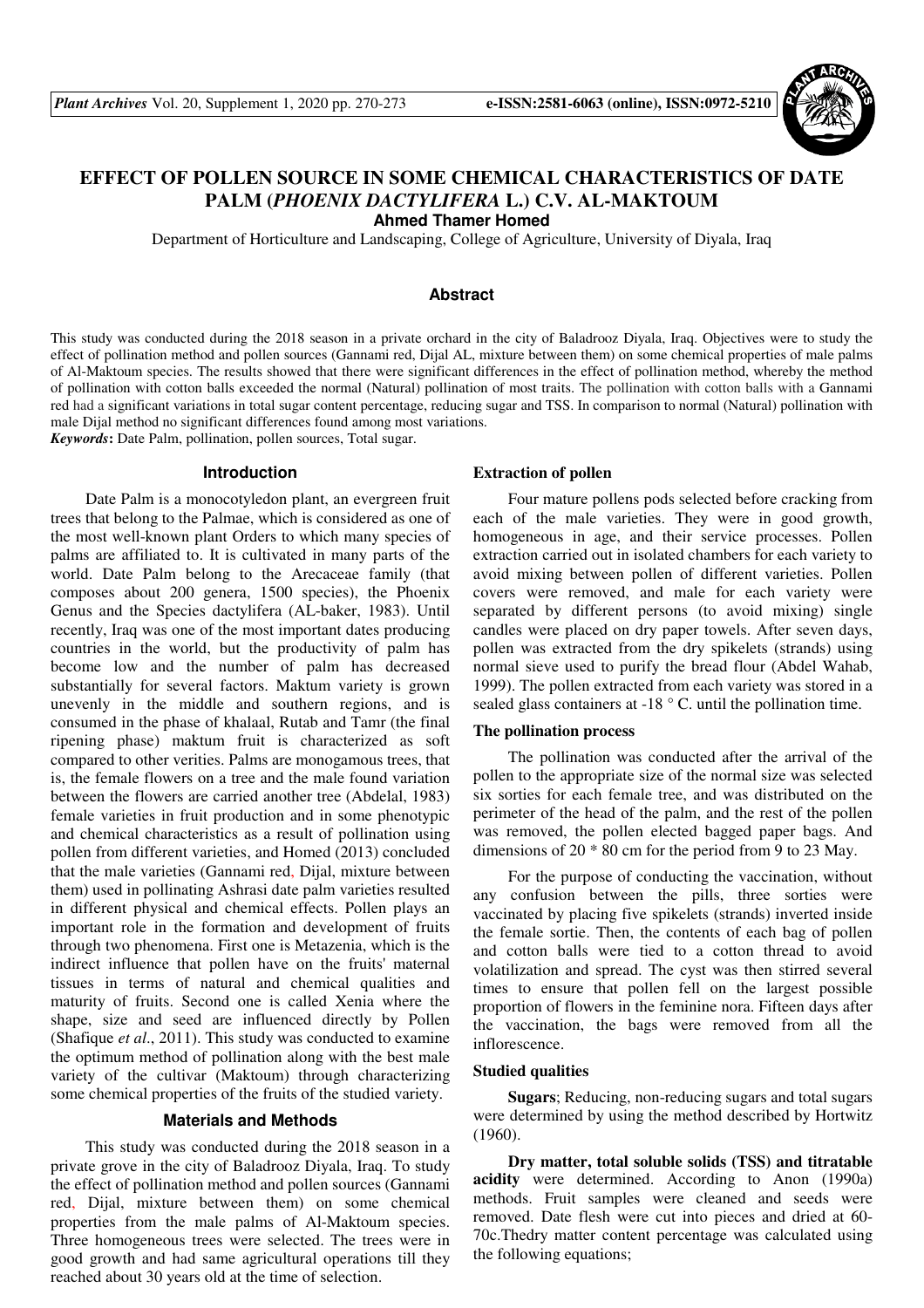$$
Dry matter(\%) = \frac{Average Dry weight}{Average Fresh weight(g)} \times 100
$$

Moreover, total soluble solids (TSS) content was determined in the fruit juice using a hand refractometer. However, fruit acidity was determined using 10 ml of fruit juice(a known fruit flesh weight blended in known water volume) which were titrated against sodium hydroxide using phenolphthalein as an indicator according to the official methods and the titratable acidity was calculated as malic acid.

# **Proteins content**

The total proteins content was determined calorimetrically using the folinciocalteu reagent, as described by lowry, Rose-Brough, Farr, and Randall (1951).

# **Statistical analysis**

SPSS version 11.0, (RCBD) used, each tree represents a block where all treatments applied with three replications.

ANOVA with tukeys test used to analyze the results under 5% probability (Steel *et al*.,1997).

# **Results and Discussion**

Table 1 Shows that pollen extracted from different male varieties had significant variations in sugar content percentage of Maktoum variety fruits. Different pollination methods resulted in significant differences that could be seen when cotton balls used, the highest sugar content reached (67.515%) compared to the normal pollination method which gave (65.0378%) of sugar content. As for pollen source, KHanammy variety produced the highest percentage of total sugar which was (68.9017%) and was significantly different from the other sources that showed no significant variation among them. Also, combination of pollen source and method influenced the sugar content significantly. Cotton balls method introduced the highest sugar content (69.5133%) when used red Gannamy variety and differed significantly with the other methods. Furthermore, natural pollination with Dijal variety was the lowest in the total sugar percentage  $(63.8700\%)$ .

Table 1 : Effects of pollination method and pollen source on the total sugar content percentage of Maktoum variety fruits.

|                           |           | <b>Pollen source</b> | <b>Average of pollination</b>          |         |
|---------------------------|-----------|----------------------|----------------------------------------|---------|
| <b>Pollination method</b> | Dijal     | <b>Gannamy red</b>   | <b>Mixture of</b><br>$Dijal + Gannamy$ | method  |
|                           | 63.8700   | 67.9333              | 64.153                                 | 65.0378 |
| Natural pollination       |           | ab                   |                                        |         |
| Cotton balls              | 67.0900   | 69.5133              | 65.9900                                | 67.8122 |
|                           | ab        |                      | Bc                                     |         |
|                           | 65.9017 b | 68.3017              | 65.0717                                |         |
| Average of pollen variety |           | a                    |                                        |         |

\*Treatments with same letter and/or letters have no significant variation following TOKKI test at P= 0.05.

| Table 2 : Effect of pollination method and pollen source on the total percentage of Reducing Sugar of Maktoum fruit. |  |  |
|----------------------------------------------------------------------------------------------------------------------|--|--|
|----------------------------------------------------------------------------------------------------------------------|--|--|

|                           |         | <b>Pollen source</b> |                                      |                                         |
|---------------------------|---------|----------------------|--------------------------------------|-----------------------------------------|
| <b>Pollination method</b> | Dijal   | <b>Gannamy red</b>   | <b>Mixture of</b><br>Dijal + Gannamy | <b>Average of pollination</b><br>method |
| Natural pollination       | 61.4333 | 64.7133              | 61.2667                              | 62.222                                  |
|                           | c       | ab                   |                                      |                                         |
| Cotton balls              | 63.9667 | 66.3467              | 62.7933                              | 64.6178                                 |
|                           | abc     |                      |                                      |                                         |
|                           | 63.0733 | 65.1567              | 62.0300                              |                                         |
| Average of pollen variety |         |                      |                                      |                                         |

\*Treatments with same letter and/or letters have no significant variation following TOKKI test at P= 0.05.

**Table 3 :** Effect of pollination method and pollen source on sucrose percentage of maktoum fruit.

|                           |        | <b>Pollen source</b> | <b>Average of pollination</b>        |        |
|---------------------------|--------|----------------------|--------------------------------------|--------|
| <b>Pollination method</b> | Dijal  | <b>Gannamy red</b>   | <b>Mixture of</b><br>Dijal + Gannamy | method |
| Natural pollination       | 2.4367 | 3.2267               | 2.8867                               | 3.0044 |
|                           |        | ab                   | ab                                   |        |
| Cotton balls              | 3.6900 | 3.1667               | 3.1967                               | 3.1967 |
|                           |        | $ab^{\dagger}$       | ab                                   |        |
|                           | 2.8317 | 3.4283               | 3.0417                               |        |
| Average of pollen variety |        | a                    |                                      |        |

\*Treatments with same letter and/or letters have no significant variation following TOKKI test at P= 0.05.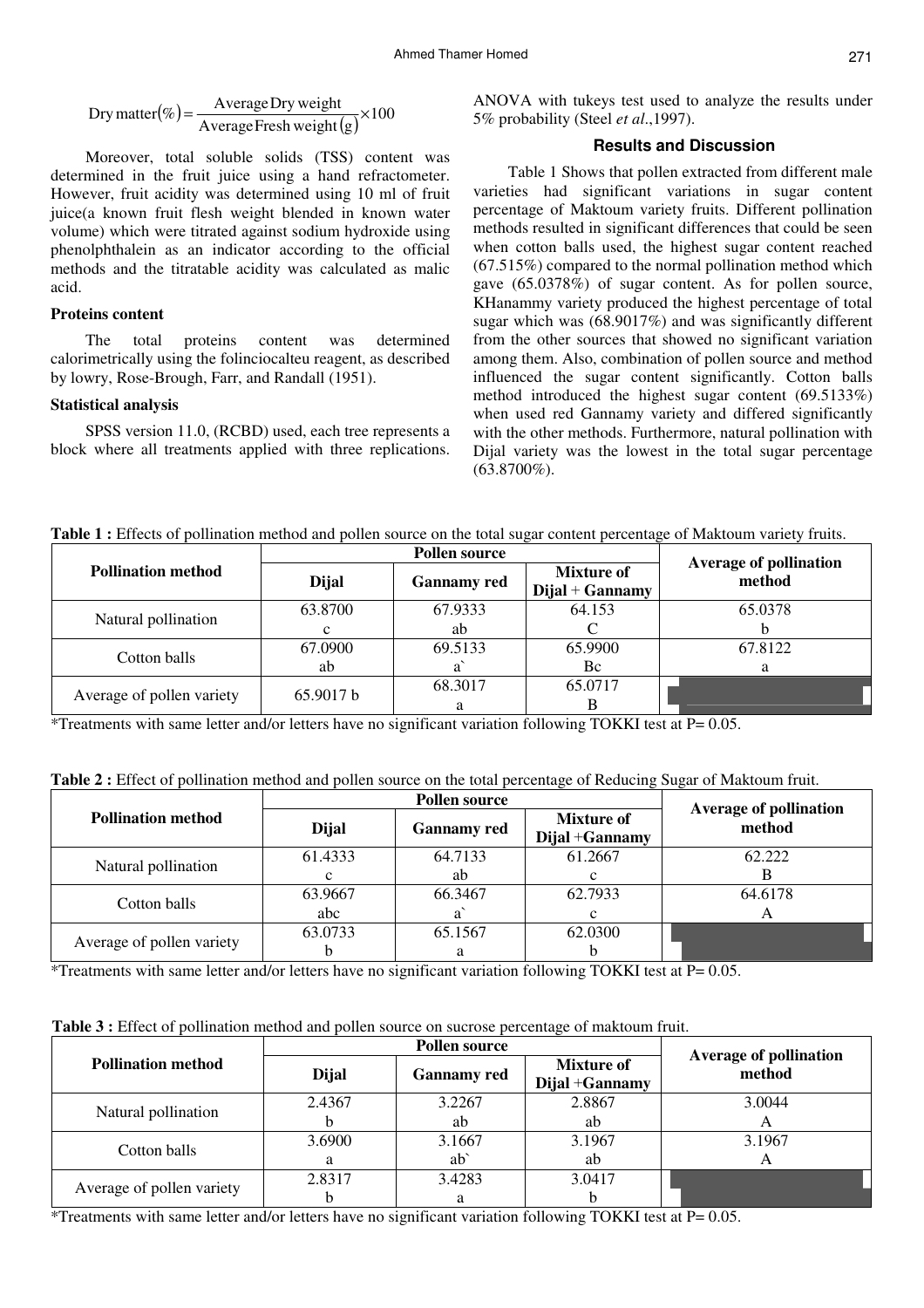| <b>Pollination method</b> |              | <b>Average of pollination</b> |                                        |         |  |
|---------------------------|--------------|-------------------------------|----------------------------------------|---------|--|
|                           | <b>Dijal</b> | <b>Gannamy red</b>            | <b>Mixture of</b><br>$Dijal + Gannamy$ | method  |  |
| Natural pollination       | 76.1867      | 87.4567                       | 76.8400                                | 76.8478 |  |
|                           |              | bc                            | Bc                                     |         |  |
| Cotton balls              | 77.5167      | 81.0700                       | 78.8667                                | 79.4644 |  |
|                           | bc           |                               | Ab                                     |         |  |
|                           | 77.3217      | 79.2933                       | 77.8533                                |         |  |
| Average of pollen variety |              |                               |                                        |         |  |

**Table 4 :** Effect of pollination method and pollen source on the total dissolved solids in Maktoum variety.

\*Treatments with same letter and/or letters have no significant variation following TOKKI test at P= 0.05.

**Table 5 :** Effect of pollination method and pollen source on the percentage of dry matter in fruits.

| <b>Pollination method</b> | <b>Dijal</b> | <b>Gannamy red</b> | <b>Mixture of</b><br>Dijal+Gannamy | <b>Average of pollination</b><br>method |
|---------------------------|--------------|--------------------|------------------------------------|-----------------------------------------|
| Natural pollination       | 78.5567      | 83.8400            | 80.3333                            | 80.4544                                 |
|                           | с            | bc                 |                                    |                                         |
| Cotton balls              | 82.4733      | 85.4067            | 82.7500                            | 83.9989                                 |
|                           |              |                    |                                    |                                         |
|                           | 81.1983      | 83.9400            | 81.5417                            |                                         |
| Average of pollen variety |              | a                  |                                    |                                         |

\* Treatments with same letter and/or letters have no significant variation following TOKKI test at P= 0.05

|  |  |  |  | Table 6 : Effect of pollination method and pollen source on the fruit acidity. |  |  |  |  |  |  |  |
|--|--|--|--|--------------------------------------------------------------------------------|--|--|--|--|--|--|--|
|--|--|--|--|--------------------------------------------------------------------------------|--|--|--|--|--|--|--|

|                           |         | <b>Average of pollination</b> |                                      |         |
|---------------------------|---------|-------------------------------|--------------------------------------|---------|
| <b>Pollination method</b> | Dijal   | <b>Gannamy red</b>            | <b>Mixture of</b><br>Dijal + Gannamy | method  |
| Natural pollination       | 0.47000 | 0.41667                       | 0.42333                              | 0.43222 |
|                           | a       |                               |                                      | A       |
| Cotton balls              | 0.40333 | 0.39000                       | 0.40667                              | 0.40444 |
|                           |         |                               |                                      |         |
|                           | 0.44333 | 0.39666                       | 0.41500                              |         |
| Average of pollen variety | а       |                               |                                      |         |

\*Treatments with same letter and/or letters have no significant variation following TOKKI test at P= 0.05.

Table 2 shows that Different male source of pollen affected the percentage of reducing sugar in fruits of Maktoum variety. In table 2, it could be seen that pollination method differed significantly where cotton balls method gave the highest percentage of reducing sugar that reached (64.6178%) in comparison to natural pollination method which gave lowest percentage of reducing sugar that was (62.222%). As for the pollen source, Gannamy red variety gave the highest percentage of reducing sugar with (65.1567%), where it was significantly different to the other pollen source that showed no significant variance. The combination of source of pollen and method of pollination produced significant differences when cotton balls with Gannamy red showed significant difference compared to other sources and gave the highest percentage of reducing sugar (66.3476%). Additionally, the combination of natural method with the mixture of Gannamy red and Dijal varieties showed the lowest percentage of reducing sugar (61.2667%).

Pollination method showed no significant difference in percentage of nonreducing sugar of Maktoum variety Table 3. The pollen source of Gannamy red gave the highest percentage (3.4283%) of nonreducing sugar and varied significantly with the other sources which showed no significant variation. The combination of pollen source and pollination method were significantly varied, where cotton balls gave highest percentage (3.6900%) of nonreducing sugar when used with Dijal Variety that was significantly varied compared to the other pollen sources.

These results showed that pollination method and pollen source had an evident effect on the total sugar content, reducing and nonreducing sugar, in the fruit of Maktoum variety. This could be related to hormones exist in pollen (1975, Benjamin et al). It has been stated by Alapresam (2012), that there were significant variations in the total reducing and nonreducing sugar. Also Homed (2013) found that total percentage reach high levels in fully ripened fruits (Tamer). In addition, these results were consistent with Farag (2011) where the genetic compatibility between the male and female verities has an influence on the pollen effect mechanism to complete pollination process and maturity. This could be further explained by the pollen content of plant hormones, amino acids and minerals that influence fruits characteristics (Al-baker, 1972). As for the reducing sugar of date fruits, there was a significant increase which could be related to the effect pollen hormones on the invertase enzyme that convert sucrose to reducing sugar. Building of reducing sugar increasing during rutab and tamer stage as a result of sucrose transformation from plant top to fruits with the